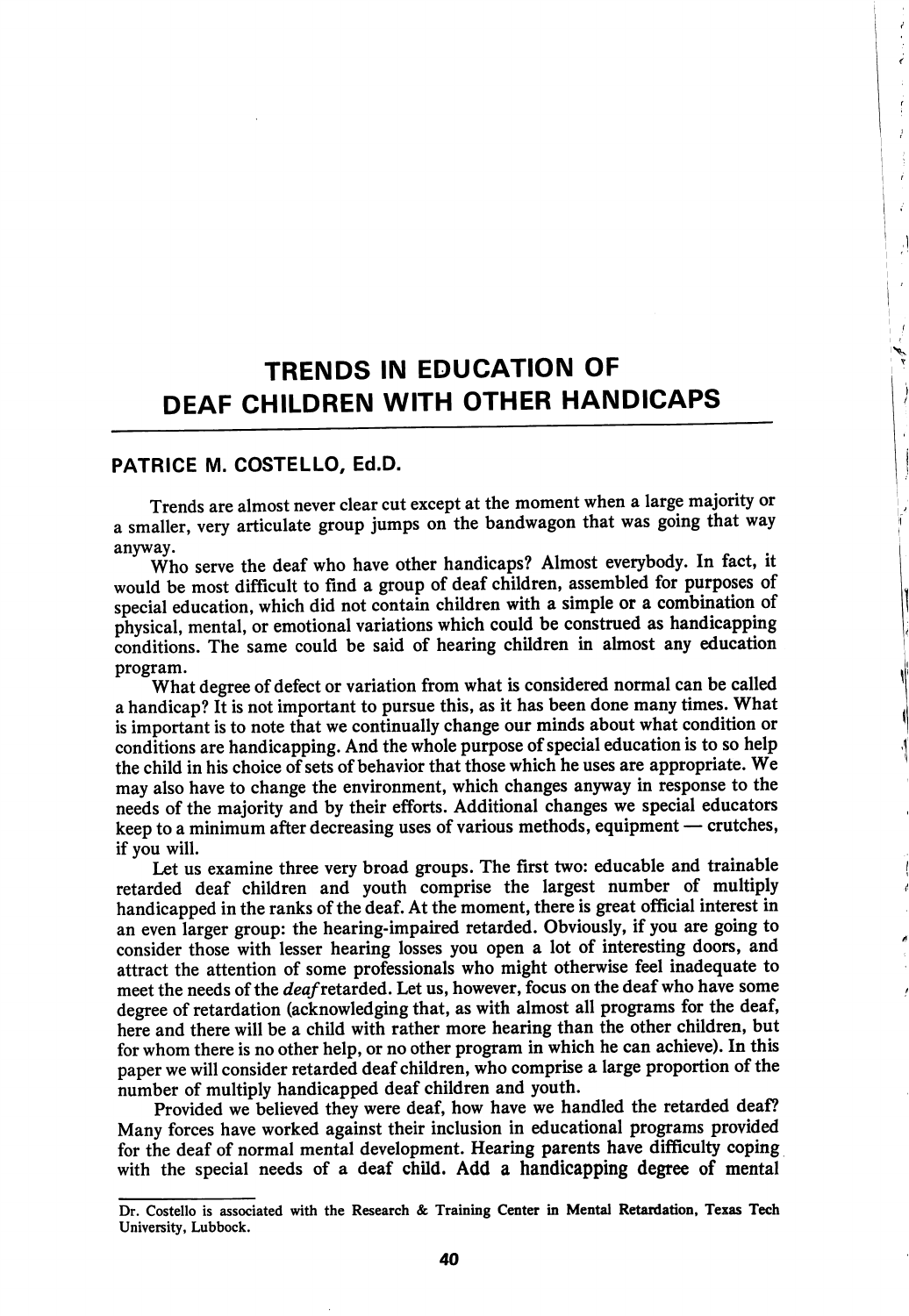retardation to the picture and parents with little or no counseling can be expected to crumble under the resulting frustrations. We know that deafness alone is educationally retarding, because language and easy communication are parents' and a teacher's basic tools. Little wonder, then, that we continue to find normal deaf children in programs for the retarded. Screening tests by skilled audiometrists and by certified audiologists are not universally available, although services are spreading and improving.

If parents are puzzled by the dual handicap, how do teachers react? Exactly the same way. However, after a period in which the teacher makes every effort to reach the child and help him become a member of a small group, she can turn to the supervisor and such special personnel as the psychologist for knowledge of the child's level and potential. Then, with the help of special materials, techniques and recent developments such as team teaching, open class concepts, the use of aides for more individualized instruction, the child may be accommodated provided the administra tion sees the child as a deaf child with special problems, and *provided that the staff* has the same picture, is understanding, skilled, and cooperative. Every word in the above sentence except "skilled" means attitudes and beliefs. If you will think about it a bit, you will see that a person without a knowledge of skills and techniques for aiding the child with the dual handicap is the one who says, "This school is not equipped for that kind of child." Yet the school has most of the things such a child needs, including that precious person, the teacher who understands the implications of a hearing loss and, having some special methods of working around the lack of hearing is not overwhelmed by it. Since most of what is needed to provide for the retarded deaf child is in an established program for the deaf, how is it that so often we try, fail, draw back and never try again? Because, as with people who can not work with the deaf because they see, not the child, but a ghost-child. This child, a hearing-child-who-should-have-been (to their way of thinking) continually blinds them to the very human able deaf child who is. So, a teacher of the deaf, used to deaf children, all different but with no grave blockages to reasonably orderly, reasonably swift educational achievement knows about what to expect. The retarded child happens along, all too often with certain undesirable behaviors which are most difficult to alter, and requires a disproportionate amount of the teacher's time. And for what? For very slow, maybe quite imperceptible gains, no matter how hard the teacher and child work. The distance between the other children and this child widens in many ways and teacher, supervisor, special personnel and superintendent are almost as frustrated as the child. If there are house parents and dormitory routines as well, the problems are compounded. What does the teacher see? The ghost child. The normal deaf child-who-should-have-been. Let us ignore the emotional implications and zero in on one thing: should-have-been. Should have been what? Should have been able to achieve. The teacher's expectations then, for a normal deaf child have never been revised to fit the retarded deaf child. This, then, is the crux of the problem.

The teacher, her supervisor and advisor do not know the potential of the child; how many years at what pace must be used to reach it; how to measure gain, if any; and what to teach and how to teach it. Does that sound overwhelming? It is not. We borrow every day from other disciplines for solutions to similar problems with the children with normal mental development. Why not with these children? For example, the potential. We can judge this on the measured level of intelligence, family background, level of hearing and child's use of that hearing, age, personality, and careful study of the child from the framework of a number of disciplines. Be prepared to change this judgement as the child grows, responds, learns.

How many years, at what pace, must be used to help the child reach his potential? Since we keep changing our minds about what is adequate for the deaf child, and how we shall prepare for it and pay for it, expect changes of opinion here,